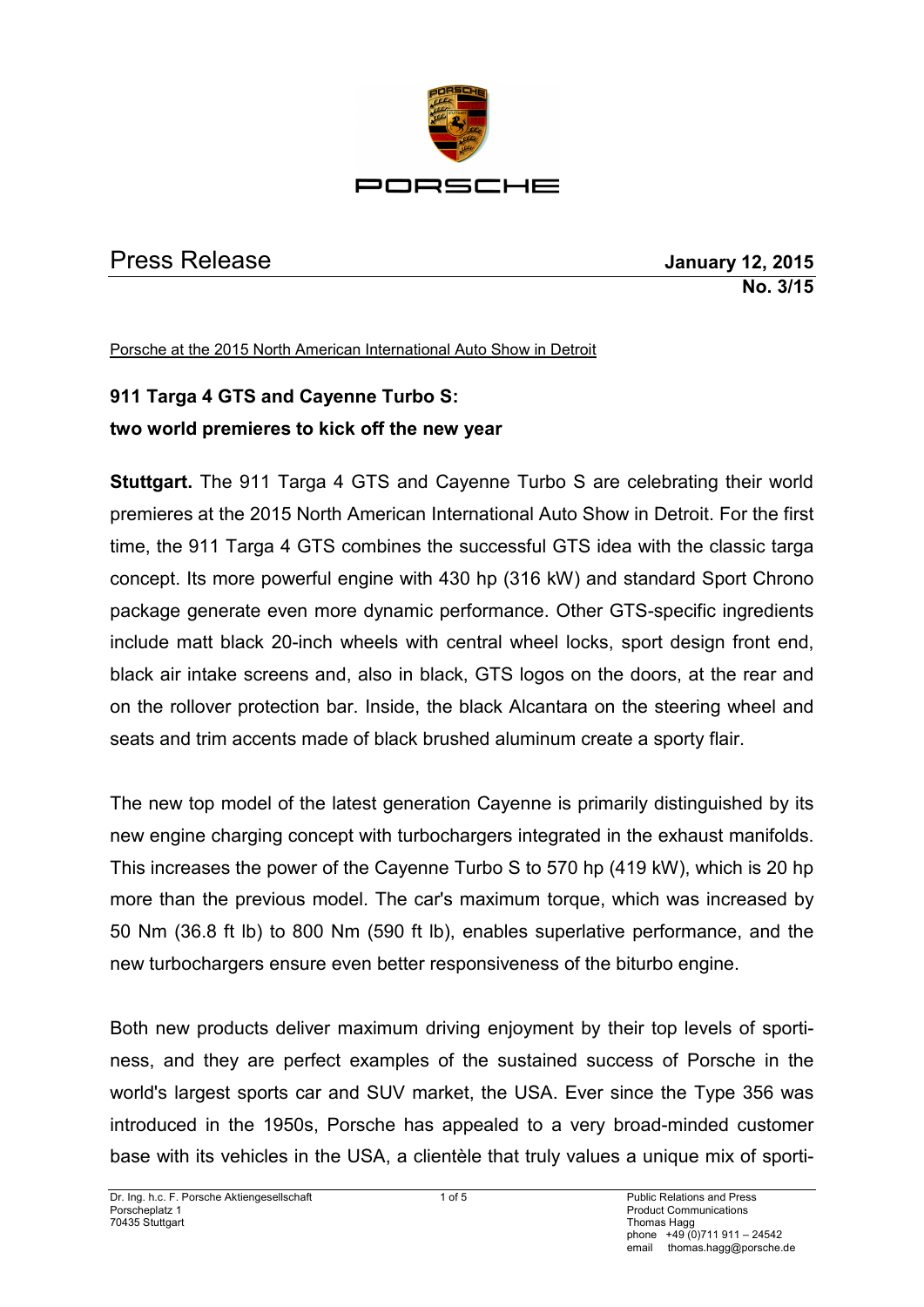ness, performance and design. That is why the United States has traditionally been the largest global market for Porsche. In 2014, around one-fourth of all vehicles it produced were delivered to the USA.

#### **The new 911 Targa 4 GTS: More powerful, dynamic and exquisitely styled**

To mark the 50th anniversary of the 911 Targa, Porsche is offering this very popular model in the more powerful and dynamic GTS version for the first time. The targa concept of the 911 Targa 4 GTS delivers very safe driving enjoyment with all-wheel drive and a rollover protection bar; it also delivers open-air fun with a targa top that stows fully automatically. Contributing to a boost in dynamic performance are the 430 hp (316 kW) GTS engine together with the standard Sport Chrono package, PASM chassis, 20-inch wheels and a sport exhaust system.

Despite its significantly extended features, the weight-to-power ratio with the 430-hp engine was improved from 3.9 kg to just 3.6 kg per horsepower compared to the S model. This lets the Targa 4 GTS reach a top speed of over 300 km/h (186 mph) with a PDK transmission, and the stopwatch records 4.3 seconds for the sprint from zero to 100 km/h (0 – 60 mph in 4.1 seconds). Although the engine produces an additional 30 hp (22 kW), its combined fuel consumption – which ranges from 9.2 to 10.0 l/100 km, depending on the type of transmission – is exactly the same as for the 911 Targa 4S.

The latest Targa can be made out at first glance as a GTS model with all-wheel drive, because – compared to the two-wheel drive 911 Carrera models – the rear wheel arches are flared an additional 22 millimeters, and the rear tires are ten millimeters wider. The front view is defined by the sport design of the car's front end with an opening for the auxiliary middle radiator and the smoked bi-xenon headlights that feature the Porsche Dynamic Light System (PDLS). In a side view, characteristic GTS attributes are the silky gloss black 20-inch 911 Turbo S wheels with central locks, the sport design door mirrors and "GTS" signatures on the doors. The "targa"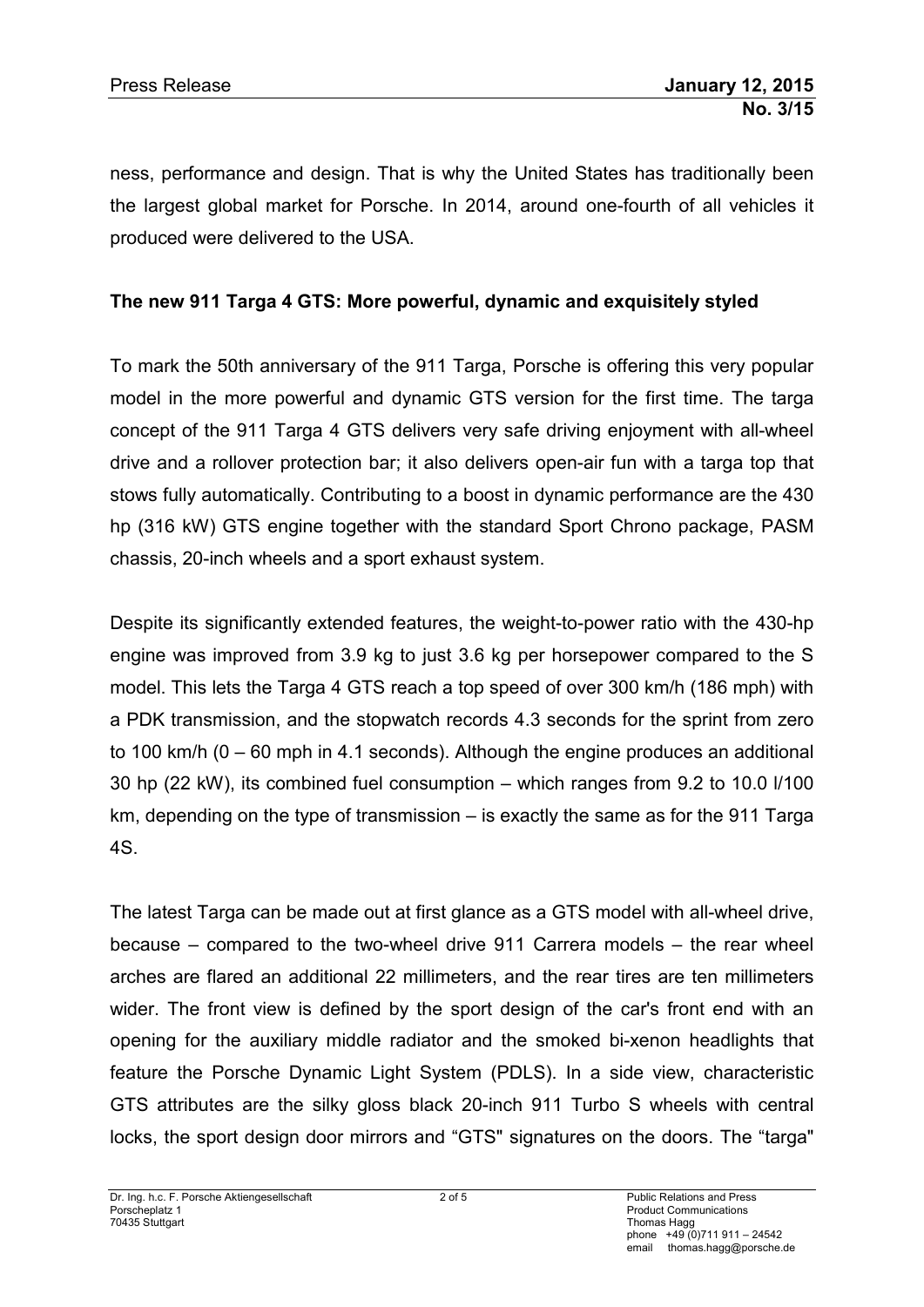logo on the silver rollover protection bar is also painted in silky gloss black. Black accents at the rear are the glossy trim on the air inlet screen, the model logo and the chrome tailpipes.

GTS DNA also defines the interior of the 911 Targa 4 GTS. Integrated at the center of the instrument panel is the stopwatch of the Sport Chrono package. In the front, the four-way adjustable Sport Plus seats – with their black GTS logo on the head restraints – provide additional lateral support and long-distance cruising comfort for driver and passenger. The dominant interior material is black Alcantara, which is just half the weight of leather.

The targa has been an established member of the 911 lineup since it made its debut back in 1965. Around one out of eight 911 cars ever sold was a targa. The market share of the latest generation of this exquisitely styled 911 with its characteristic rollover protection bar is 13 percent – and it is growing. With the 911 Targa 4 GTS, Porsche is extending its lineup of the modern classic by adding a top model whose extensive package of standard features and price are appealing.

The Porsche 911 Targa 4 GTS will be launched in Germany from mid-March 2015. The price is 137,422 Euro including value added tax and country-specific features.

### **The new Cayenne Turbo S: The top athlete among SUVs**

At the 2015 North American International Auto Show in Detroit, Porsche is also introducing the new Cayenne Turbo S – the top model of the sporty SUV model series. Its re-engineered 4.8-liter V8 biturbo engine now develops 570 hp (419 kW) and 800 Nm (590 ft lb) of torque. A chassis that is tuned for maximum driving dynamics and packs a wide range of control systems also makes the Cayenne Turbo S a genuine top athlete. It can turn a lap of the North Loop of the Nürburgring in 7:59.74 minutes. The Cayenne sets a new record for SUVs here, and it also proves that every Porsche is a genuine sports car – even in this vehicle segment.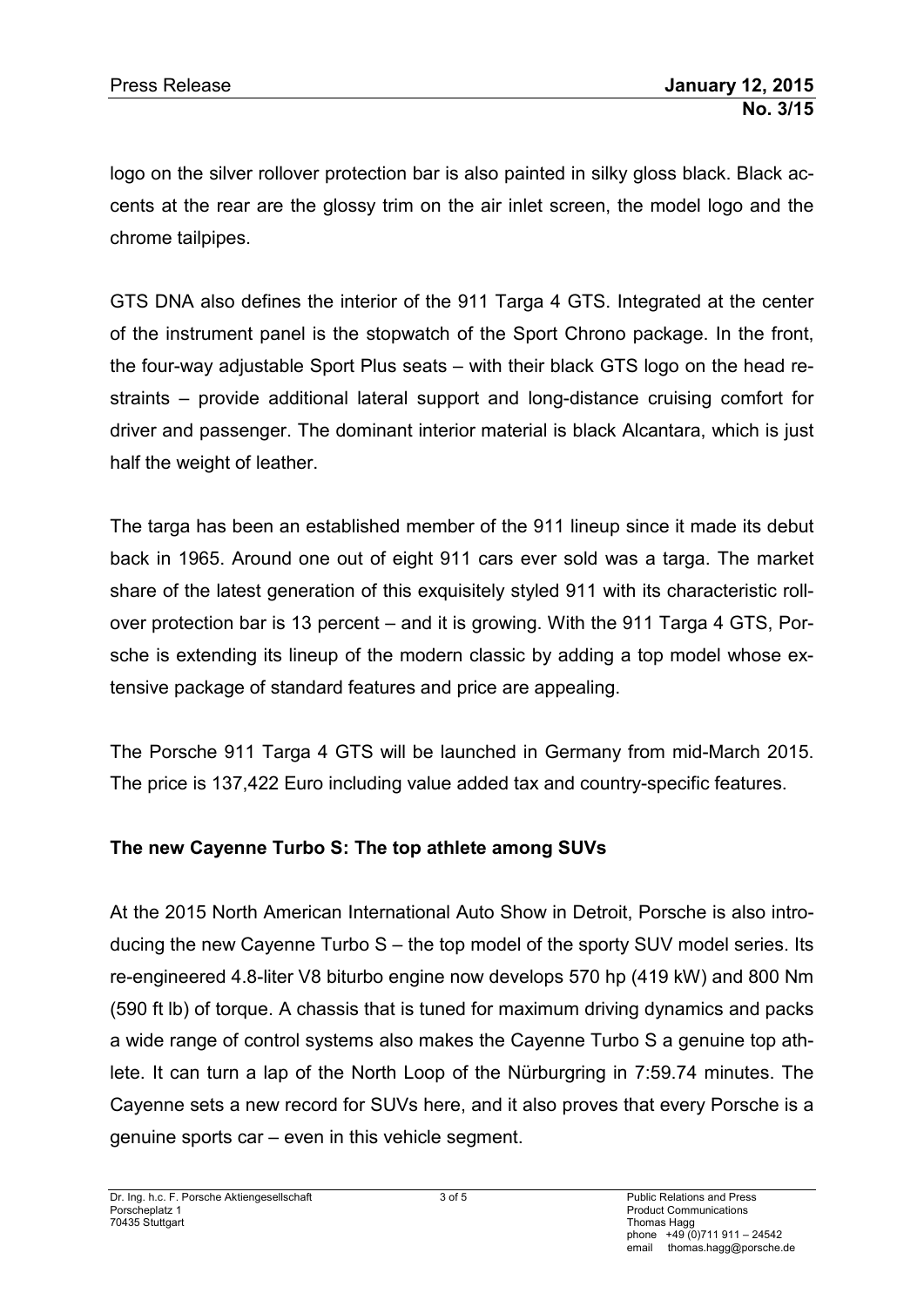The more spontaneous response of the biturbo engine is primarily a benefit of the integral turbochargers, which are now housed directly in the exhaust manifolds. This new approach also improves combustion. The high-performance engine offers 20 hp more power and 50 Nm (36.8 ft lb) more torque than the previous engine. The Cayenne Turbo S accelerates from zero to 100 km/h in 4.1 seconds – which is 0.4 seconds faster than the previous model  $(0 - 60$  mph in 3.8 seconds). Its top speed is now 284 km/h (176 mph).

The Cayenne Turbo S also underscores its position as a top athlete in its chassis systems. Its standard Porsche Composite Ceramic Brakes (PCCB) include 420 mm front brake discs and, for the first time, ten-piston calipers. The rear brakes have 370 mm discs and four-piston calipers. The active roll stabilization system, Porsche Dynamic Chassis Control (PDCC) proactively reduces side tilt when driving through curves early on. Porsche Torque Vectoring Plus (PTV Plus) increases dynamic handling and stability by making specific brake interventions at the right or left rear wheel – this noticeably improves steering into curves and steering precision. The active hang-on all-wheel drive system Porsche Traction Management (PTM) permanently drives the rear wheels while offering fully variable power distribution to the front wheels. Some advantages of the interplay between all systems: excellent driving dynamics and traction as well as a high level of agility at any speed.

Standard features of the Cayenne Turbo S reflect the top level of this model. They include 21-inch wheels in distinctive 911 Turbo design with black painted edges, LED headlights including Porsche Dynamic Light System Plus (PDLS Plus), full-leather interior with Porsche logo embossed on all head restraints as well as interior carbon accents. Interior styling in a black/creme color combination is making its debut in the Cayenne Turbo S. Creating exterior visual accents are the air inlet surround at the front of the vehicle that is painted in high-gloss black, the undersides of the door mirrors in the same color and the roof spoiler and wheel arch moldings in car color. A sport exhaust system is available as an option in combination with a switchable sound symposer, which optimally transmits the V8 sound experience into the interior.